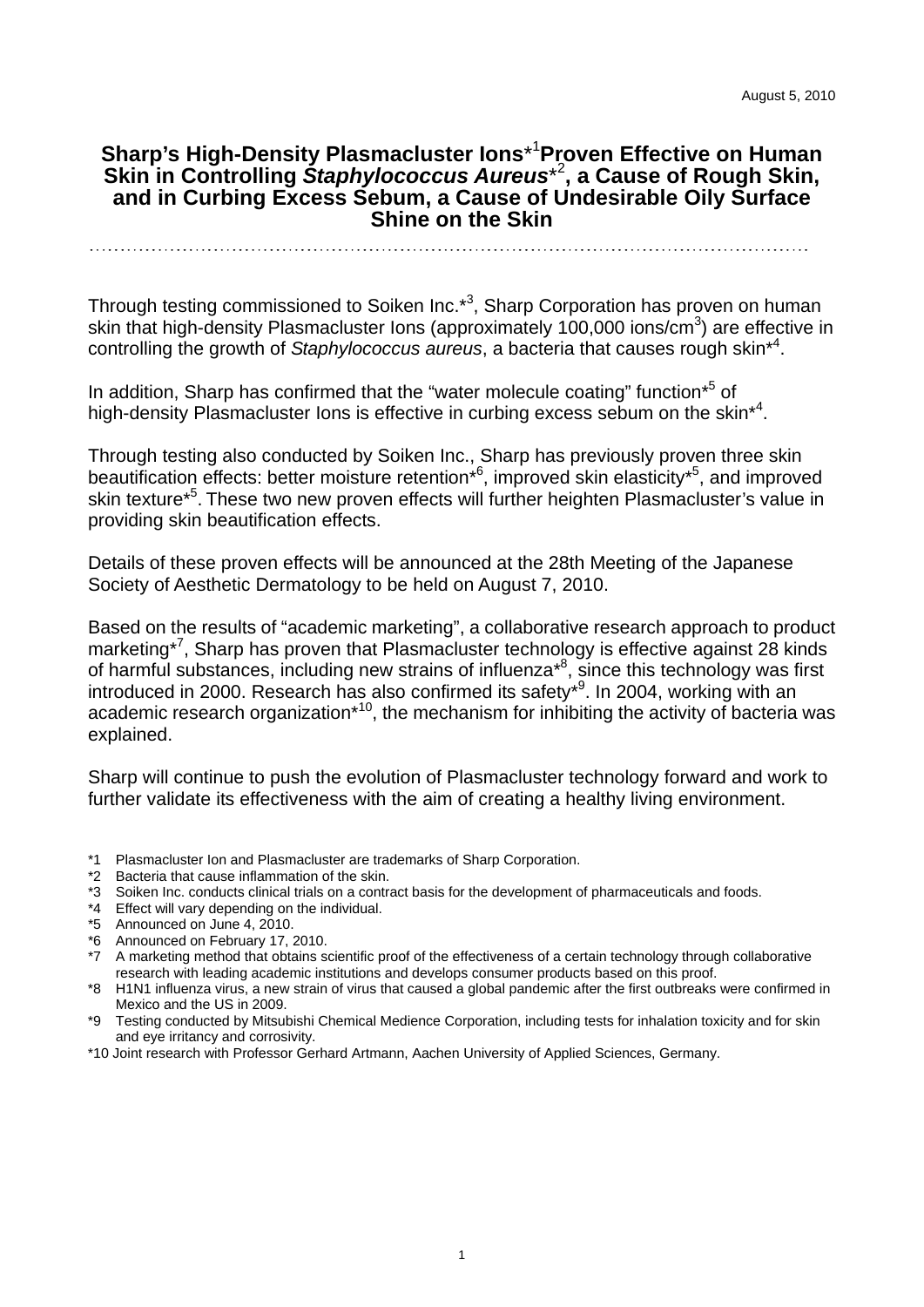#### **Methodology to Test the Effectiveness of High-Density Plasmacluster Ions in Controlling Skin-Adherent Bacteria and Curbing Excess Sebum**

Bacteria adhering to the cheek area of the face (*Staphylococcus aureus* and *Staphylococcus epidermidis*) were sampled under two conditions: when Plasmacluster Ions (at an ion density of approximately 100,000 ions/cm<sup>3</sup>) were generated and when no ions were generated. Changes in the bacteria counts over time were measured, as well as the percent change in skin sebum levels (amount of oil on the skin).

A Plasmacluster Ion generator was set up at a distance of 50 cm in front of the subject in a testing room having a floor area of 9.8 m<sup>2</sup> and adjusted to a temperature of 26° to 28°C and a relative humidity of 40% to 60%. The test subjects were 15 healthy females ranging from 30 to 65 years of age who performed light tasks using a computer during the test. This was a double-blind<sup>\*11</sup> test in which neither the subjects nor the test administrators knew whether Plasmacluster Ions were being generated or not.

## **• Effect in Controlling** *Staphylococcus aureus*  **Bacteria on the Skin**

*Staphylococcus aureus* is well known as a harmful bacteria that causes rough skin. It is also said to be related to skin disorders such as atopic dermatitis, rashes, and impetigo\*<sup>12</sup>.

With ions present, the bacteria count decreased with the passage of time compared to when no ions were present, and a statistically significant difference was confirmed after four hours. As a result, it was confirmed that High Density Plasmacluster Ions are

effective in controlling *Staphylococcus aureus* bacteria on the skin.

\*12 See *Biyo no igaku — Biyo hifu kagaku jiten* ("Cosmetic Medicine — Dictionary of Cosmetic Dermatology"), edited by Yasuo Asada, published by Chuo Shoin; and *Jintai jozai-kin no hanashi* ("A Discussion of Human Indigenous Bacteria"), by Akira Aoki, published by Shueisha.

Figure 1: Change in the number of *Staphylococcus aureus* bacteria on the skin

It should also be noted that *Staphylococcus epidermidis* is said to be a "good bacteria" that plays a role in protecting the skin and preventing pathogens from invading the body*\*13*. No statistically significant difference in changes in the bacteria count of this microorganism was observed, with or without the presence of Plasmacluster Ions.

\*13 See *Jintai jozai-kin no hanashi* ("A Discussion of Human Indigenous Bacteria"), by Akira Aoki, published by Shueisha.



<sup>\*11</sup> A technique used in medical clinical trials. An objective test methodology designed to eliminate any subjective bias on the part of the test subject or the test administrator.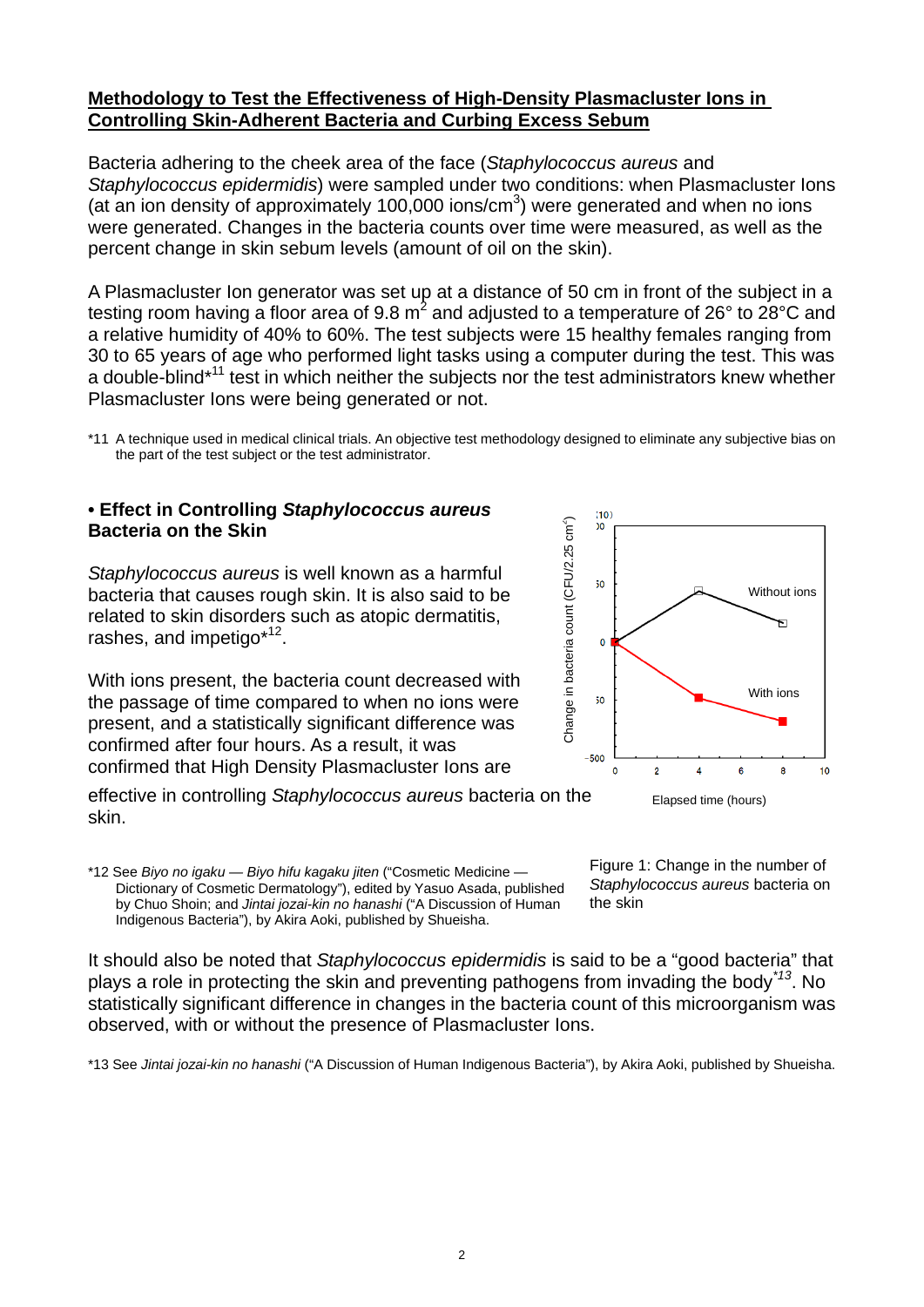# **• Effect in Curbing Excess Sebum**

It was confirmed that the presence of Plasmacluster Ions curbed increases in the amount of sebum on the skin after eight hours compared to when no ions were present. As a result, the effectiveness of the water molecule coating function of Plasmacluster Ions in curbing excess sebum, a cause of undesirable oily surface shine on the skin, was confirmed.



Figure 2: Change in the amount of sebum on the skin

## **Mechanism by which Plasmacluster Ions Inactivate Bacteria**

Plasmacluster Ions are composed of positive and negative ions, and float in the air surrounded by water molecules. They surround bacteria adhering to the skin and, reacting only on the surface of the bacteria, form OH radicals that rob the cell membrane protein of hydrogen (H). This severs the protein, causing the cell membrane to fail and inactivating the bacteria. The OH radicals bond with the liberated hydrogen (H) to form water molecules  $(H<sub>2</sub>O)$ , and return to the air.

Plasmacluster Ions are the same kind of ions that exist in nature, and their safety has been confirmed by independent organizations.



Figure 3: Mechanism by which bacteria are inactivated

Positive and negative ions decompose the bacteria by severing the protein in the cell membrane on the surface of the bacteria, thereby inhibiting its activity.